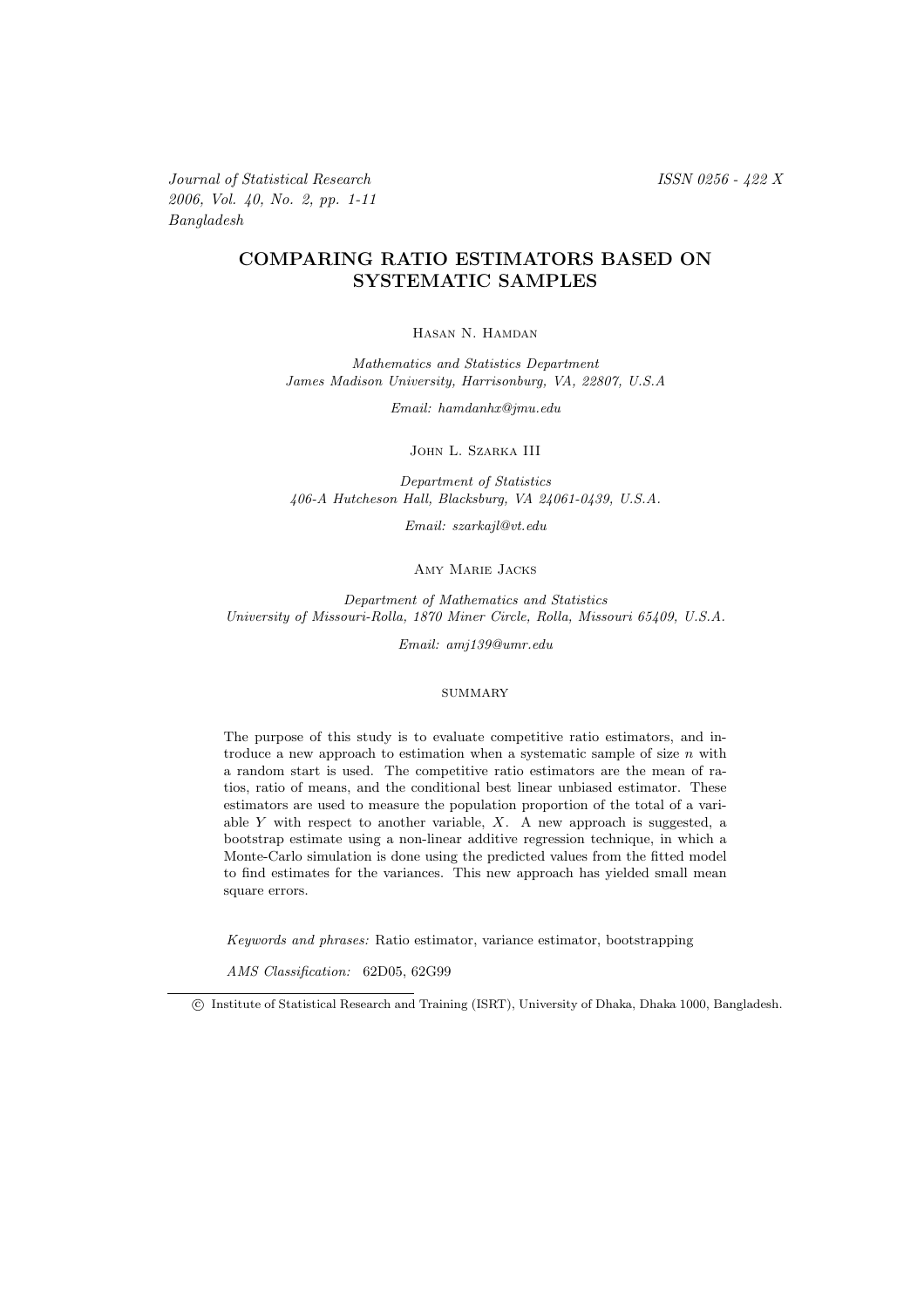## 1 Introduction

We consider a three-dimensional object where the interest is to estimate  $R = \frac{V(Y)}{V(X)}$  $\frac{V(Y)}{V(X)}$ , the ratio of the volume of object Y inside object X. For example, in stereology this might be the ratio by volume of mitochondria in a liver cell or the proportion of a mineral in a sample of a rock. The classic approach in stereology is one in which a systematic sample of size  $n$  of equally-spaced parallel planes  $\{P_1, P_2, ..., P_n\}$  is taken and are perpendicular to an a priori fixed axis. For every sample plane,  $P_i$ ,  $x_i$  and  $y_i$  are observed where  $x_i = A(X \cap P_i)$  and  $y_i = A(Y \cap P_i)$ . A systematic sample consists of n pairings  $\{(x_1, y_1), (x_2, y_2), ..., (x_n, y_n)\}.$ Three possible estimators are considered;  $R_1$  (the mean of ratios),  $R_2$  (the ratio of means), and  $R_3$  (the conditional best linear unbiased estimator).

Since there is no explicit formula for the variance of a ratio estimator based on a systematic sample, several current variance estimators are presented and compared using simulated objects. Let  $A_y(t)$  represent the cross-sectional area of Y at a point t along the fixed axis, and  $V(Y) = \int_{\alpha}^{\beta} A_y(t)dt$ , where  $[\alpha, \beta]$  are the endpoints. Similarly,  $V(X) = \int_{\alpha}^{\beta} A_x(t)dt$ . R can be written as the ratio of two integrals, and are approximated by Riemann sums.

In the following sections, ratio estimators, their biases, and their variance estimators are discussed. To compare estimators, simulations of artificial objects used to evaluate the ratios and variance estimators. In section two, the different ratio estimators and their variances are examined. In section three, another estimator is based on a bootstrapping technique is introduced. In section four, the artifical objects used in the study, Perfect, Imperfect, and Generic are described. Section five explains the use of Monte Carlo simulations. Finally, in section six, recommendations are given along with some comments and suggestions.

## 2 Ratio Estimators

### 2.1  $R_1$ , The Mean of Ratios

A way to estimate the true ratio of  $R = \frac{V(Y)}{V(X)}$  $\frac{V(Y)}{V(X)}$  is given by  $R_1 = \frac{1}{n} \sum_{i=1}^{n} \frac{y_i}{x_i}$ , which is the sample mean of the ratios. This estimator proves to be biased, (Cochran, 1977) but the bias can be approximated using an application of a Taylor Series expansion. This sum,  $V(Y)$  can approximate the following integrand f:

$$
\int_{\alpha}^{\beta} f(x)dx = \Delta_N \left[ \lim_{N \to \infty} \sum_{i=1}^{N} f(x_0 + (i-1)\Delta_N) \right]
$$
 (2.1)

$$
\approx \Delta_N \sum_{i=1}^N f(x_0 + (i-1)\Delta_N) \tag{2.2}
$$

for large N, where  $x_0 \sim U(\alpha, \alpha + \Delta_N)$  and  $\Delta_N = \frac{\beta - \alpha}{N}$ .

Let 
$$
\overline{Y} = \Delta_N \sum_i^N A_Y(t_0 + (i-1)\Delta_N)
$$
 and  $\overline{X} = \Delta_N \sum_i^N A_X(t_0 + (i-1)\Delta_N)$ . When N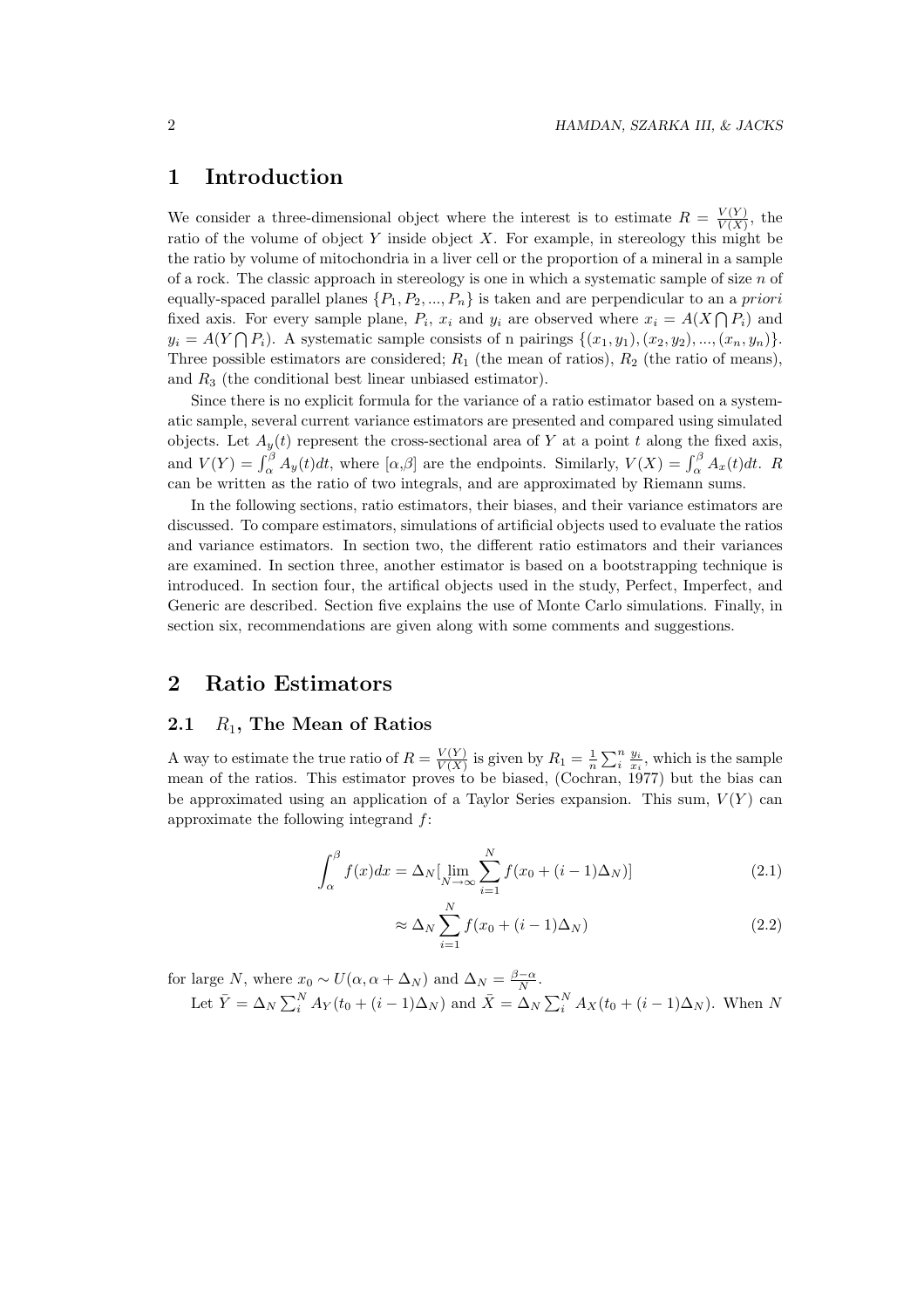is large,  $R = \frac{\bar{Y}}{\bar{X}}$ . Let  $a_i = \frac{y_i}{x_i}$ , then a bias-corrected estimate of R is found below:

$$
\frac{1}{N} \sum_{i=1}^{N} a_i (x_i - \bar{X}') = \frac{1}{N} \sum_{i=1}^{N} y_i - \left(\frac{1}{N} \sum_{i=1}^{N} a_i\right) \bar{X}'
$$
\n(2.3)

$$
=\bar{Y}' - \bar{X}'E(a_i) \tag{2.4}
$$

$$
= \bar{X}'[R - E[R_1]], \t(2.5)
$$

where  $\bar{Y}' = \frac{\bar{Y}}{d}$  and  $\bar{X}' = \frac{\bar{X}}{d}$ .  $R_1$  corrected for the bias becomes

$$
R_{1c} = \bar{a} + \frac{n(N-1)}{(n-1)N\bar{X}'}(\bar{y} - \bar{a}\bar{x})
$$
\n(2.6)

$$
\approx \bar{a} + \frac{n}{(n-1)\bar{X}'}(\bar{y} - \bar{a}\bar{x}),\tag{2.7}
$$

since  $\frac{N-1}{N} \to 1$  as  $N \to \infty$ . This is called the Hartley and Ross estimator.

In general, the form of the variance for  $R_1$  is as follows:

$$
var(R_1) = \frac{1}{n^2} \left[ \sum_{i=1}^{N} var(a_i) + 2 \sum_{i=2}^{N} \sum_{j < i} cov(a_i, a_j) \right]. \tag{2.8}
$$

To find the variance of  $R_1$ , note that it is the sample mean of  $a_i$  of the n ratios. Hence, its variance is  $var(\bar{a}) = \frac{\sigma^2}{n}$  $\frac{\sigma^2}{n}[1+(n-1)\rho]$ , where  $\rho = \frac{cov(a_i,a_j)}{\sigma^2}$  is the correlation. Unfortunately, it is extremely difficult to obtain the true values of  $\sigma^2$  and  $\rho$  since the sampling distribution of  $a_i$  is unknown, and the ratios are dependant.

However, several estimators of the variance exist (Wolter, 1985). The most basic example is to consider the systematic sample as a simple random sample. The variance estimator is given by the sample variance

$$
v_1 R_1 = \frac{\sum_{i=1}^{n} (a_i - R_1)^2}{n(n-1)}.
$$
\n(2.9)

This is a biased estimator. The bias is upward or downward depending on the interclass corrleation coefficient (Wolter, 1985).

Another estimator is based on non-overlapping differences, which is a modification of equation 7.2.4 in Wolter (1985, p. 251).

$$
v_2 R_1 = \frac{1}{2n(n-1)} \sum_{j=2}^{n} (a_j - a_{j-1})^2.
$$
 (2.10)

An additional estimator is a modification of equation 7.2.9 in Wolter (1985, p. 252) using a sample estimate of a serial correlation to estimate  $\rho$ . The estimator is as follows:

$$
v_3 R_1 = \begin{cases} v_1 R_1 [1 + \frac{2}{\ln(\hat{\rho})} + \frac{2}{\hat{\rho} - 1 - 1}] & \hat{\rho} > 0 \\ v_1 R_1 & \hat{\rho} \le 0, \end{cases}
$$
 (2.11)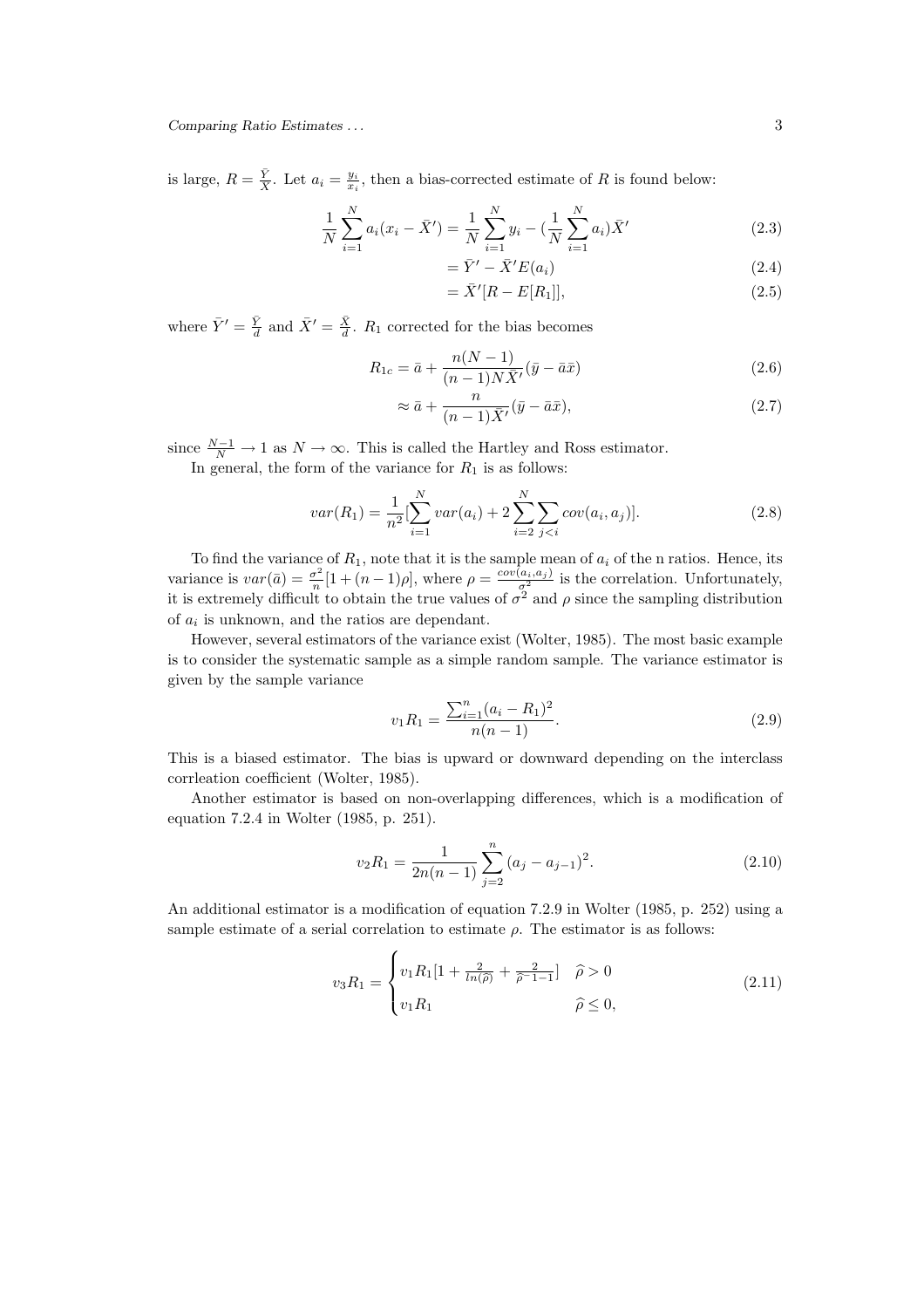where  $\hat{\rho} = \frac{1}{(n-1)s^2} \sum_{j=2}^n (a_j - R_1)(a_{j-1} - R_1).$ 

The fourth and last estimator of the variance of  $R_1$  is modified from an estimator that is based on a quadratic approximation of the covariogram derived by Gundersen and Jensen (1987). It is based on the assumption that the covariogram of the  $(x_i, y_i)$  values can be written as a quadratic function using Riemann sums to approximate the volumes. They extended this variance estimation of  $R_1$  for a systematic sample. It is similar to Wolter's  $v_3R_1$  since it uses auto-regressive terms to account for potential autocorrelation of the  $a_i$ terms along the principal axis. Let us define the terms  $A, B$ , and  $C$  as

$$
A = \sum_{i=1}^{n} a_i a_i, B = \sum_{i=1}^{n-1} a_i a_{i+1}, C = \sum_{i=1}^{n-2} a_i a_{i+2}.
$$

The coefficient of variation of  $R_1$  is defined as:

$$
\widehat{CE}(R_1) = \frac{\sqrt{\frac{3A - 4B + C}{12}}}{nR_1}.
$$
\n(2.12)

The estimator for  $R_1$  is given as follows:

$$
v_4 R_1 = \widehat{CE}(R_1)^2 * {R_1}^2 \tag{2.13}
$$

$$
=\frac{3A - 4B + C}{12n^2}.\tag{2.14}
$$

#### 2.2  $R_2$ , Ratio of Means

Another widely used estimator for the true ratio R is the ratio of means  $R_2 = \frac{\sum y_i}{\sum x_i} = \frac{\bar{y}}{\bar{x}}$ . Like  $R_1$ ,  $R_2$  is also a biased estimator for  $R_1$ , though it tends to be smaller than the bias of  $R_1$ . Cochran's (1977) estimate of the bias of  $R_2$  is based on the leading term in the Taylor series expansion.  $E(R_2 - R) \approx \frac{1}{n\bar{X}^{\prime2}}(RS_x^2 - \rho S_x S_y)$  where  $\bar{X}' = \frac{\bar{X}}{d_2}, R_2 = \frac{\bar{y}}{\bar{x}} = \frac{\bar{y}'}{x'}$  $\frac{y'}{x'}$ ,  $\rho$  represents the correlation coefficient  $\frac{E[(X-\bar{X}')(Y-\bar{Y}')]}{\sqrt{S^2S^2}}$  $\frac{(X') (Y - Y')}{S_x^2 S_y^2}$ , and  $S_x^2$  and  $S_y^2$  are the variance terms.

Our approximation of the bias of  $R_2$  is:

$$
biasR_2 = E[R_2 - R] \approx \frac{\bar{y}V(X) - \bar{x}V(Y)}{d_2\bar{x}^2},\tag{2.15}
$$

where  $d_2$  is the length of the principal axis along which the systematic samples are taken. Recall,  $V(X)$  and  $V(Y)$  refer to the volumes, not variances of X and Y. This equation holds true since  $E[\bar{x}] = \frac{V(x)}{d_2}$  and  $E[\bar{y}] = \frac{V(y)}{d_2}$ .

The first variance estimator of  $R_2$  is to use a variance based on a simple random sample. It is suggested by Cochran (1977) and Thompson (1992) as

$$
v_1 R_2 = \frac{\sum (y_i - R_2 x_i)^2}{n(n-1)\bar{x}^2}.
$$
\n(2.16)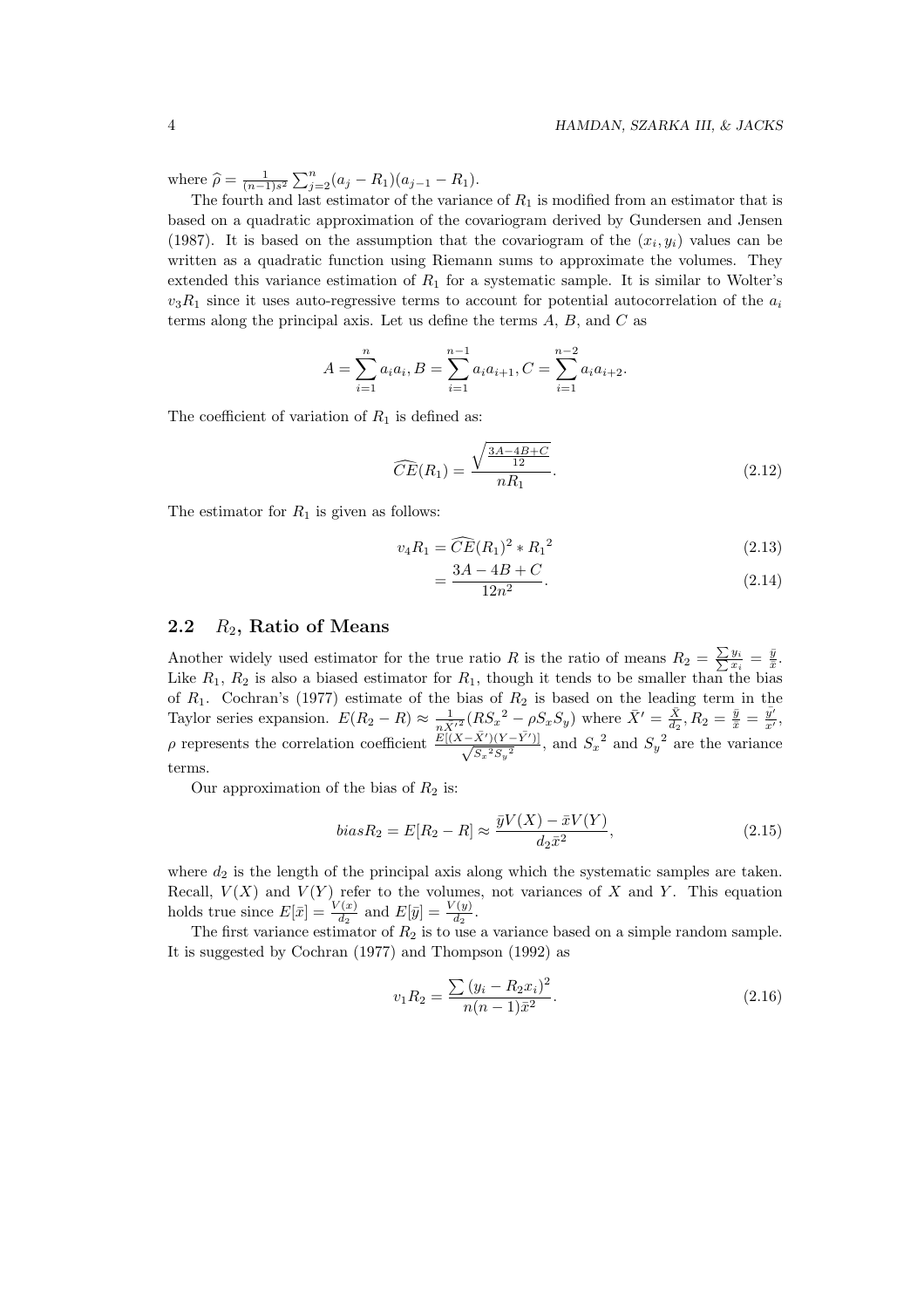Gundersen and Jensen (1982, 1987) obtained an estimate of the variance of  $R_2$  based on a systematic sample that is similar to the one taken for  $R_1$ . Let

$$
D = \sum_{i=1}^{n} x_i y_i, E = \frac{1}{2} \sum_{i=1}^{n-1} [x_i y_{i+1} + x_{i+1} y_i], F = \frac{1}{2} \sum_{i=1}^{n-2} [x_i y_{i+2} + x_{i+2} y_i].
$$

They showed that  $\widehat{cov}(\sum x, \sum y) = \frac{3D+F-4E}{12}$  and concluded

$$
\widehat{CE}(R_2)^2 = CE^2(\sum x) + CE^2(\sum y) - \frac{2\widehat{cov}(\sum x, \sum y)}{\sum x \sum y}, \tag{2.17}
$$

where  $CE(\sum x)$  and  $CE(\sum y)$  are found using D, E, and F for  $x_i$  and  $y_i$ . The second variance estimator of  $R_2$  is

$$
v_2 R_2 = (\widehat{CE}(R_2))^2 R_2^2. \tag{2.18}
$$

#### 2.3  $R_3$ , The Conditional Best Linear Unbiased Estimator

 $R_3$  is derived from the identity  $Y = RX$ . This identity, along with X being known, implies R and Y can be indirectly estimated by  $\hat{Y} = \hat{R}X$ . This equation states if  $x_i$  are  $y_i$  are directly proportional,  $\hat{R}$  is an accurate estimator of R. Baddeley and Jensen (2005) suggest a method for a conditional best linear unbiased estimator.

The following two conditions must be satisfied. First, for any given fixed  $X_i$ , the  $Y_i$ 's are conditionally uncorrelated. Second,  $E[Y_i|X_i = x_i] = Rx_i$  and  $var[Y_i|X_i = x_i] =$  $ax_{i}^{b}, i = 1, ..., n$ . Constants a and b are estimated from the data. Under these assumptions,  $\frac{E[Y_i]}{E[X_i]} = E[\frac{Y_i}{X_i}] = R$ , making  $R_3$  an unbiased estimator. In this case, the conditional best linear unbiased estimator is

$$
R_3 = \frac{\sum X_i^{1-b} Y_i}{\sum X_i^{2-b}} = \frac{\sum X_i^{2-b} R_i}{\sum X_i^{2-b}}.
$$
\n(2.19)

Note that  $R_1$  and  $R_2$  are special cases of  $R_3$ . When  $b = 2$ ,  $R_3 = R_1$ , and when  $b = 1$ ,  $R_3 = R_2.$ 

A conditional variance of  $R_3$  can be found by Baddeley and Jensen (2005) and is given by

$$
var[R_3|X_i, i \in n] = \frac{a}{\sum X_i^{2-b}}.\tag{2.20}
$$

To estimate  $a$  and  $b$ , we used the new simple approach: The data are divided into disjoint subsets or probes using the closest k values. For each subset, the sample mean  $\bar{x}_i$  and the corresponding sample variance of the  $y_i$ 's are found. In this case, the data was divided into five probes and new pairs  $(\bar{x}_i, s_{y_i}^2), i = 1, ..., 5$  were created. Then,  $log(s_{y_i}^2)$  is regressed against  $log(\bar{x}_i)$  and since  $s^2 \approx ax^b$ , the slope of this regression will be an estimate of b and the intercept will be an estimate of  $log(a)$ .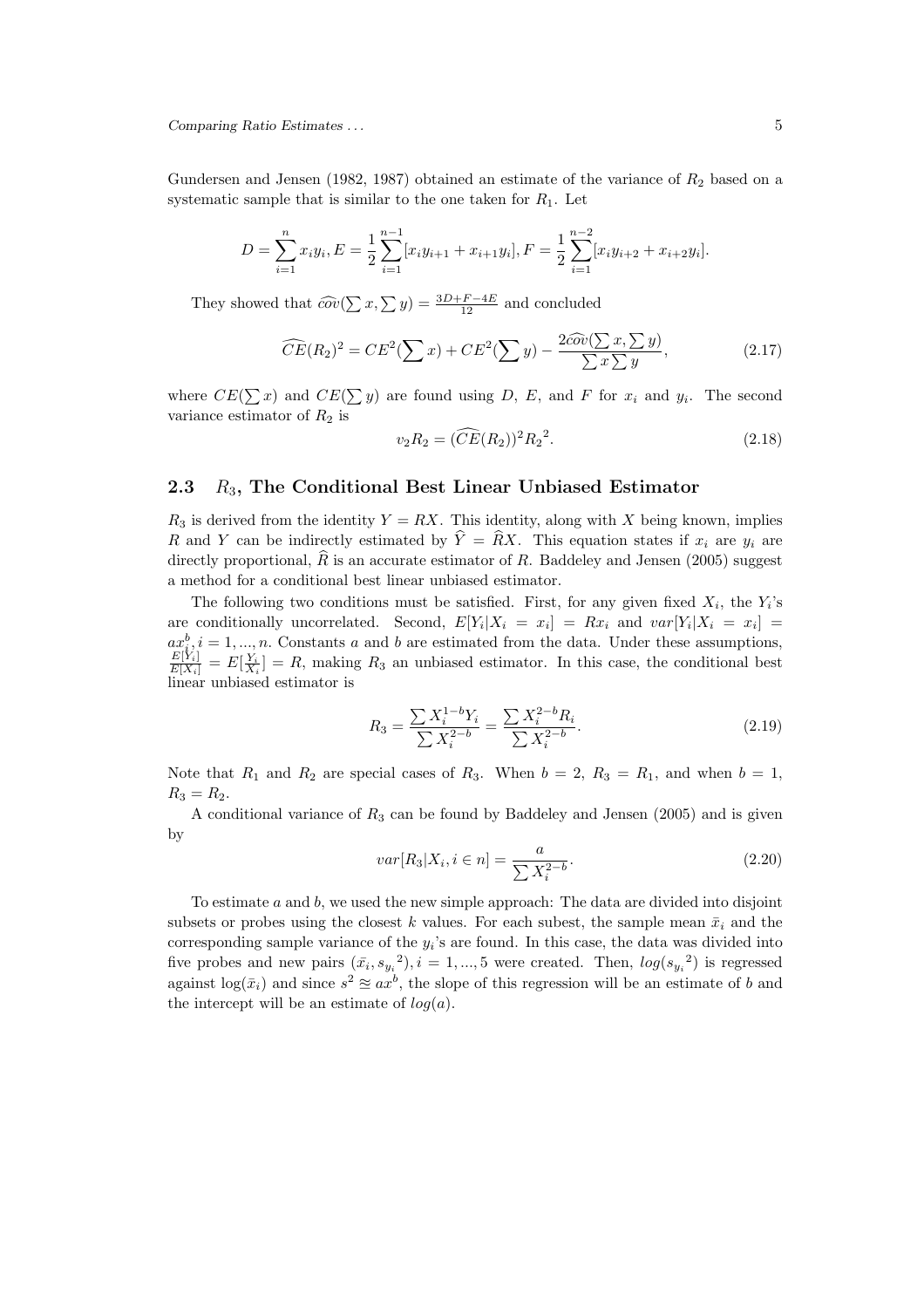## 3 Bootstrap Estimator

The variance estimators used for  $R_1$  and  $R_2$  depend on an advanced covariance structure assumption. We try to find a way to provide another estimator that does not have any covariance assumptions. One possibility is a non-parametric approach which provides variance estimators for  $R_1$ ,  $R_2$ , and  $R_3$ .

A model can be formed based on functions of distance of locations for  $x_i$  and  $y_i$  along the principal axis using non-linear additive regression techniques. In this case, the LOESS function in the statistical software package R, is used to obtain  $\hat{Y} = \hat{f}(d)$  and  $\hat{X} = \hat{g}(d)$ , where d represents the distance along the object. The functions  $\hat{f}$  and  $\hat{g}$  produce simulations of all three objects.

The following steps are used to find bootstrapped estimators of the true ratio and the corresponding variance estimators based on  $R_1$ ,  $R_2$ , and  $R_3$ . First, identify a principal axis along which the systematic sample is taken, and label one end of this axis as the origin. Second, take a single random starting systematic sample of size  $n$ , and observe  $\{(x_i, y_i), i = 1, ..., n\}$  where  $x_i$  and  $y_i$  represent the areas of X and Y at the  $i^t h$  location along the axis. Third, convert  $i$  to the distance from the origin. A non-parametric smoothed fit of  $x_i$  against  $d_i$  and  $y_i$  against  $d_i$  are obtained. Using the LOESS function with a small span, a locally-quadratic fitting of the curve is applied. Lastly, our two curves  $\hat{Y} = \hat{f}(d)$  and  $\hat{X} = \hat{g}(d)$  represent the estimates of cross-sectional areas of Y and X respectively. Then, take a repeated single random start systematic samples of size n and observe  $\{(\widehat{x}_{ih}, \widehat{y}_{ih}), i =$  $1, ..., n, b = 1, ..., B$ .

$$
\bar{R}_i = mb_i = \frac{\sum_{b=1}^{B} R_{ib}}{B},\tag{3.1}
$$

and

$$
vb_i = \frac{\sum_{b=1}^{B} (R_{ib} - \bar{R}_i)^2}{B - 1}, i = 1, 2, 3.
$$
\n(3.2)

The bootstrap ratio and variance estimates are based on a sample mean and sample variance.

# 4 Simulation Study

#### 4.1 Three Study Objects

Simulations were performed on three different artificial objects, referred to as Perfect, Imperfect, and Generic. The Perfect object is an ellipsoid embedded inside a hyperboloid. The Imperfect object was created as a variation to the Perfect object by taking a large systematic sample of  $n_1$ =300 from the Perfect object and adding a random noise to each  $x_i$ and  $y_i$  value. The Generic object was created by taking random  $x_i$  values and multiplying them by random uniform values between 0 and 1 to create the  $y_i$  values.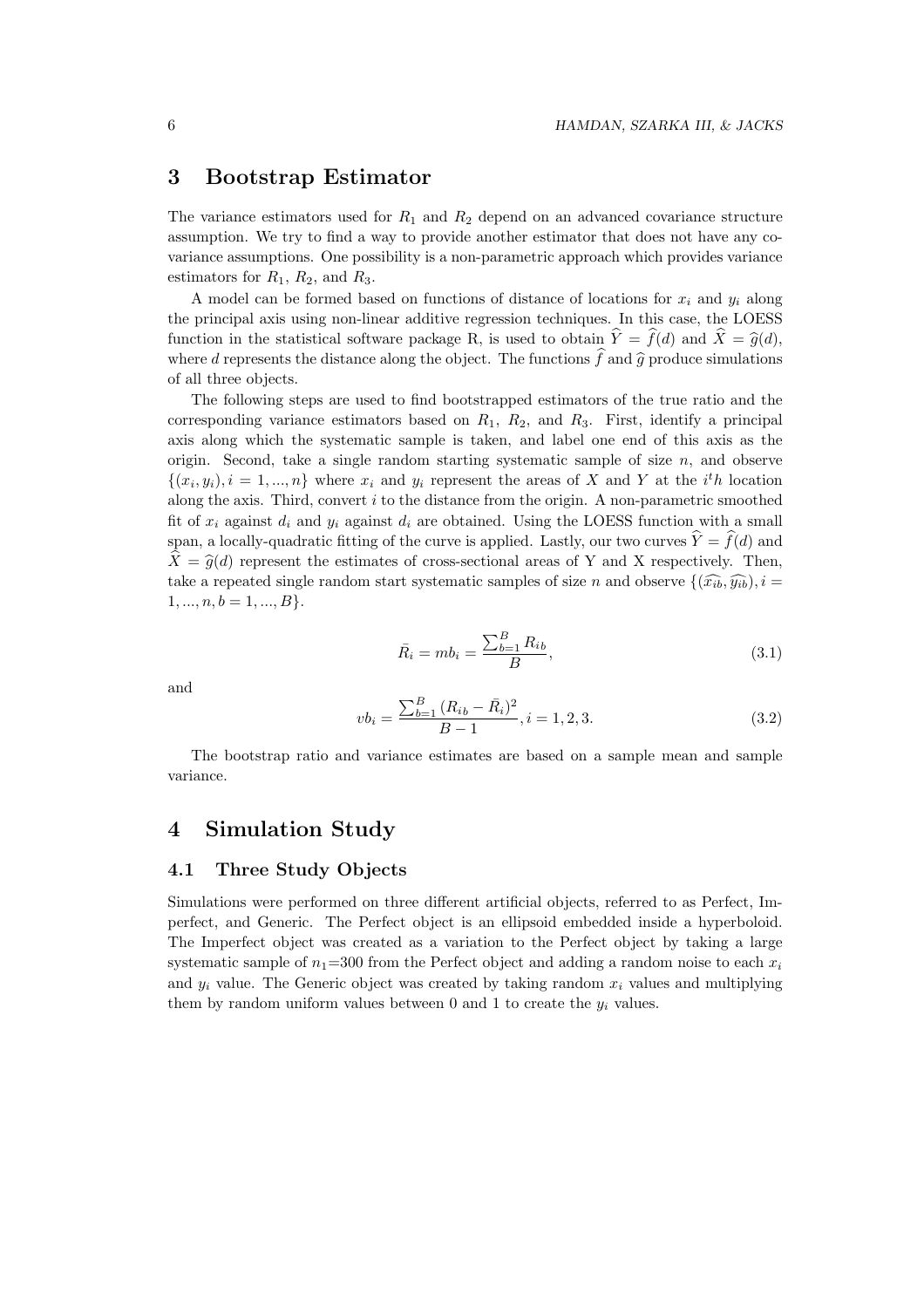### 4.2 A Perfect Object

This object gives a simple example with known exact ratios. If  $R_1$ ,  $R_2$ , and  $R_3$  do not perform well for a simple object, they can not be expected to work in more complex cases. The formulas for the ellipsoid and hyperboloid are:

$$
\frac{x^2}{a_1{}^2} + \frac{y^2}{b_1{}^2} + \frac{z^2}{d_1{}^2} = 1\tag{4.1}
$$

$$
\frac{x^2}{a_2^2} + \frac{y^2}{b_2^2} - \frac{z^2}{d_2^2} = 1.
$$
\n(4.2)

The proportion of the ellipsoid inside the hyperboloid can be set by manipulating the values of a, b, and d. The limits are set so that  $a_1 \le a_2$ ,  $b_1 \le b_2$ ,  $d_1 \le d_2$ , and  $\min\{d_1, d_2\} \ge$  $\max\{a_2, b_2\}$ . This way, the ellipsoid is guaranteed to be completely embedded inside the hyperboloid. The last condition ensures that the major axis of this object is the  $z$ -axis. Finally,  $a \geq b$  so that the major axis of elliptical cross-section at any height is a line parallel to the x-axis.

If the sample size is given by n, then the height for each section is defined as  $h = \frac{2d_2}{n}$ . Let  $P_i$  represent a plane at height  $z_i$  along the principal axis. Let  $t \sim U(-d_2, -d_2 + h)$ , and  $z_i = t + (i - 1)h$ ,  $i = 1, ..., n$ . Also define  $A_i$  and  $B_i$  to be the cross-sectional areas at height  $z_i$ . In order to determine  $A_i$  and  $B_i$ , fix the height at  $z_i$  and integrate over the x and y coordinate axes. For  $A_i$ , the equation is solved for y as a function of x to obtain the following:

$$
-\sqrt{b_2^2\left[1+\frac{{z_i}^2}{d_2^2}-\frac{x^2}{a_2^2}\right]}\leq y\leq \sqrt{b_2^2\left[1+\frac{{z_i}^2}{d_2^2}-\frac{x^2}{a_2^2}\right]}
$$

The range of x is  $-\sqrt{a_2^2(1+\frac{z_i^2}{d_2^2})}$  $\frac{z_i^2}{d_2^2}$ )  $\leq x \leq \sqrt{a_2^2(1+\frac{z_i^2}{d_2^2})}$  $\frac{\overline{z_i^2}}{d_2^2}$ . Let  $q=1+\frac{\overline{z_i}^2}{d_2^2}$  $\frac{z_i}{d_2^2}$ . The area of the hyperboloid cross-section at height  $z_i$  is given by

$$
A_i = 4 \int_0^{\sqrt{q a_2^2}} \sqrt{b_2^2 (q - \frac{x^2}{a_2^2})} dx
$$
 (4.3)

$$
=\frac{4b_2}{a_2} \int_0^{\sqrt{qa_2^2}} \sqrt{qa_2^2 - x^2} dx.
$$
\n(4.4)

By letting  $x = \sqrt{qa_2^2}sin\theta$ ,  $A_i = a_2b_2(1 + \frac{z_i^2}{d_2^2})\pi$ . Using a similar formula,  $B_i = a_1b_1(1 - \frac{z_i^2}{d_1^2})$  $d_2$  $z_i^2$  $\frac{z_i^2}{d_1^2}$ )π. The volume of the ellipsoid,  $V(Y)$ , is  $\frac{4a_1b_1d_1\pi}{3}$  and the volume of the hyperboloid,  $V(X)$  is  $\frac{8a_2b_2d_2\pi}{3}$ . Therefore, the true ratio is given by  $R = \frac{V(Y)}{V(X)} = \frac{a_1b_1d_1}{2a_2b_2d_2}$ . The case explored in this study is when  $a_1 = a_2, b_1 = b_2, d_1 = d_2$ , where the true ratio is R=.5.

### 4.3 An Imperfect Object

In practice, there are few perfect shapes, so we took the perfect object and added noise to make it imperfect and called it the Imperfect object. A large number  $n_1$ =300 of pairs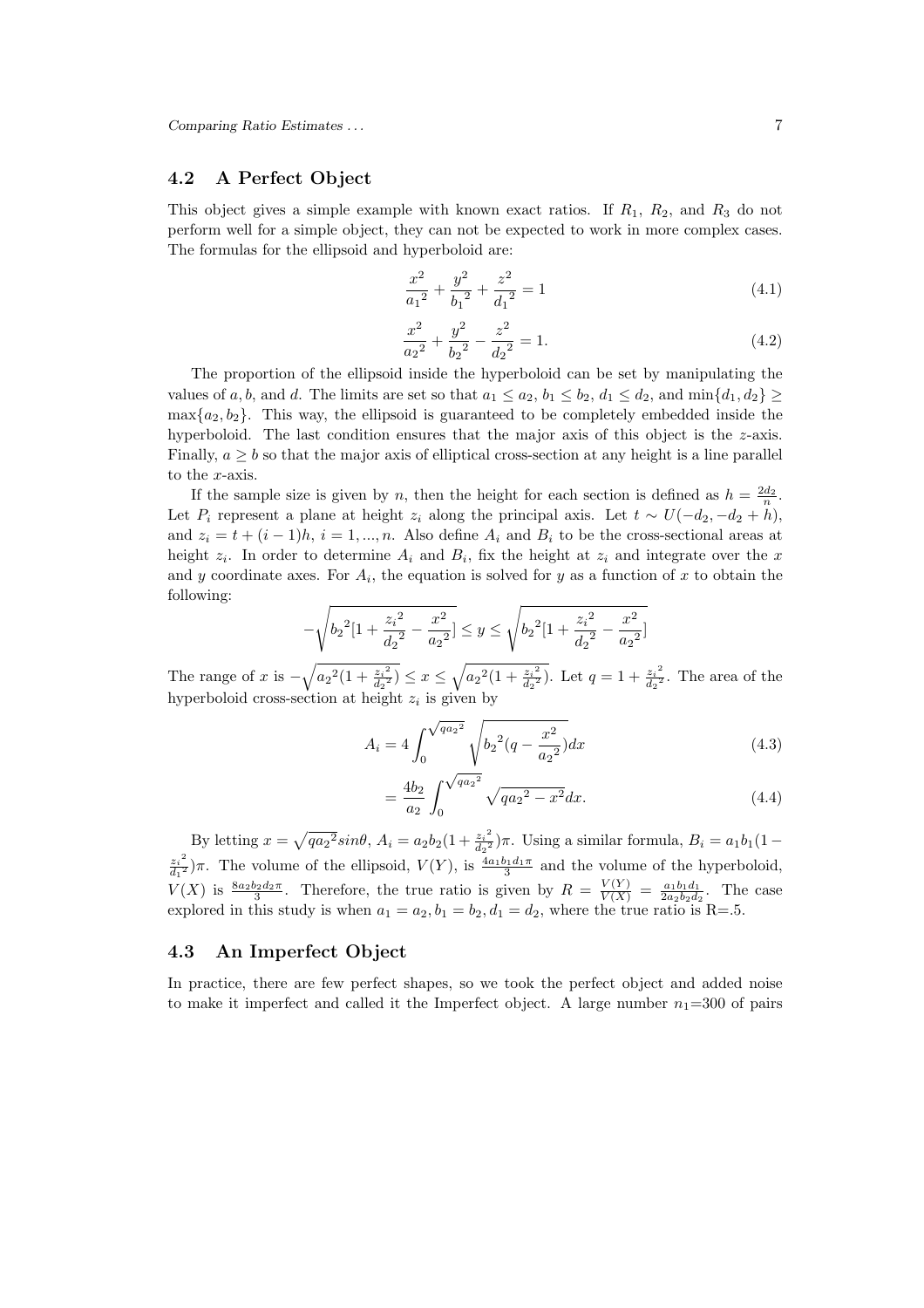$(x_i, y_i)$  was sampled systematically from the Perfect object. Then two random numbers were generated from a normal distribution,  $N(0, 1.5)$ . The smaller of the two numbers was added to the Y value, and the larger added to the X value so that  $0 \le Y \le X$  always. Then two estimated regression functions were created,  $\hat{f}(d)$  and  $\hat{g}(d)$ , based on fitting a LOESS curve in R to the 300 values. Then, a systematic sample of size  $n$  is taken from this population using the *predict* function in R, based on these curves. The exact value of  $R$  is the ratio of the area under the curve  $\hat{q}(d)$  to the area under the curve  $\hat{f}(d)$ .

#### 4.4 A Generic Object

This is an arbitrary object with two randomly generated parts, the inside  $(Y = \text{phase of})$ interest) and the outside ( $X =$  the reference phase). A large sample of  $n_1=300$  where each  $x_i$  was a realization from  $N(1+(\frac{z_i}{d_2})^2, \sigma_i^2)$ , where  $d_2 = 2$ ,  $t \sim U(-2, -2 + \frac{d_2}{n_1})$  and  $z_i = t + (i-1)\frac{d_2}{n_1}$  and  $\sigma_i^2 = |\frac{z_i}{2}|$ . The  $y_i$  values are obtained as a scalar multiple of  $x_i$  as  $y_i = \{y_i = u_i x_i, i = 1, 2, ..., n_1\}$  where every  $u_i \sim U(0, 1)$ . The procedure for the Imperfect object is replicated for the Generic object.

## 5 Monte Carlo Study

The work actually involoved running three simulations for each object. The first was done to obtain an approximation of the true variances in all cases and for each of the three objects. In the same simulation, an approximations of the true ratio was also found for each of the Imperefct and Generic objects (Note that the exact ratio is only known in the Perfect Object case, and it has a value of .5). These approximations were found based on 300 Monte Carlo simulations of sampling from the object (i.e. the approximations are based on estimating the sampling distribution). The second was done to bootstrap the estimates of the ratios and variances based on a single start from systematic samples of various sizes; and finally, the process was repeated with a fixed sample size, to see how the bootstrap behaves as a function of the number of replications B. In order to obtain the bootstrap estimates, sample sizes of  ${n = 10, 15, 20, 30, 40, 50, 75, 100}$  with  $B = 100$  replications were chosen, this particular B was chosen because the estimators appear to be stable after such number of replications. To check this, bootsrap replications  $\{B = 20, 50, 75, 100, 150, 200, 250, 300, 400, 500, 750, 1000\}$ were run for  $n = 20$ . Seventy five Monte Carlo simualtions were done for each bootstrap combiantion. The simulations were all done using the statistical package R.

## 6 Results and Discussion

The purpose of this study is to compare and evaluate ratio estimators based on systematic samples. This is done by looking at the mean square error of  $R_1$ ,  $R_2$ , and  $R_3$ . Approximations to the biases of  $R_1$  and  $R_2$  are estimated, and it is known that  $R_3$  is unbiased. The true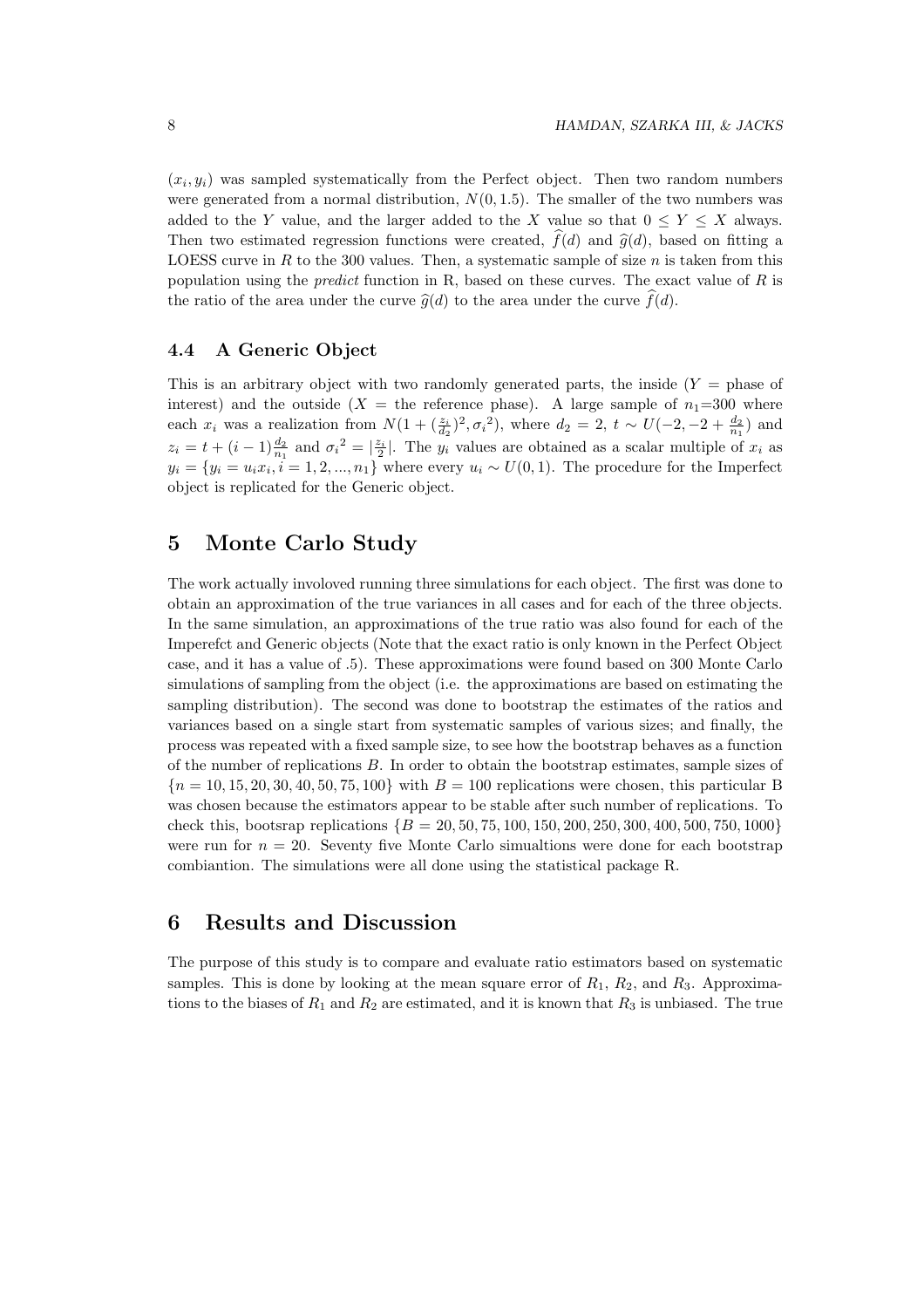distributions of these estimators is unknown for all  $n$  because the samples are systematic (This is the case because not only do the  $x_i$ 's and  $y_i$ 's covary, but depend on one another).

In Table 1,  $R_2$  and  $R_3$  are presented along with the corresponding bootstrap estimates and mean square errors of each. Only samples of size 10, 20, 50, and 100 are presented for space considerations.  $R_1$  is not included in Table 1 because the bias was too large (around .07). Even when corrected for the bias,  $R_{1c}$  was still larger than  $R_2$  and  $R_3$  in the Perfect object case.

In total, there are four variance estimators for  $R_1$ , two for  $R_2$ , and one for  $R_3$ . In each case, the variance estimator with smallest values was chosen. Then, the mean square error was estimated based on this variance estimate. For the Perfect object, Gundersen and Jensen variance estimators given by  $(2.14)$  or  $v_4R_1$ , and  $(2.18)$ , which is  $v_2R_2$  produced the smallest estimates.

These results are found to be the same when the Imperfect object is used. For this reason, the table for the Imperfect object is not included.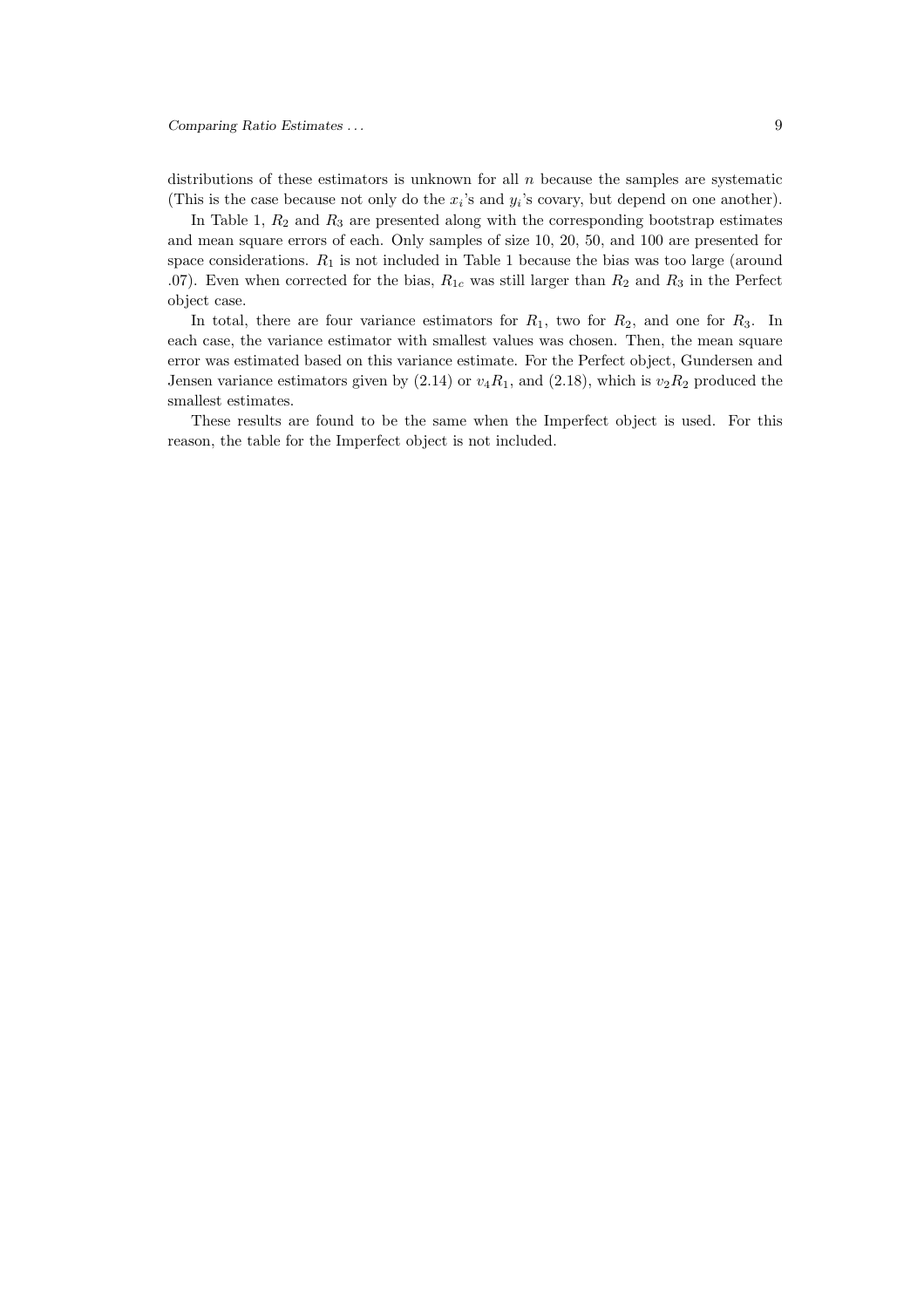| $\boldsymbol{n}$ | Rэ      | K3.     | mb <sub>2</sub> | mb <sub>3</sub> | $MSE_{B2}$                                                           | $MSE_{R3}$ $MSE_{mb2}$ $MSE_{mb3}$ |              |
|------------------|---------|---------|-----------------|-----------------|----------------------------------------------------------------------|------------------------------------|--------------|
| 10               | 0.50031 |         |                 |                 | $0.50031$ $0.50012$ $0.50012$ $1.0135e-03$ $3.9797e-03$ $1.1753e-05$ |                                    | 1.1008e-05   |
| 20               | 0.50026 | 0.50026 | 0.50001         |                 | $0.50119$ $2.3883e-04$ $3.3060e-04$ $7.3939e-07$ $9.9323e-06$        |                                    |              |
| 50               | 0.50002 |         | 0.50330 0.50000 |                 | $0.50366$ $3.7633e-05$ $3.0710e-05$ $1.8826e-08$                     |                                    | 4.1455e-06   |
| 100              | 0.50000 | 0.50432 | 0.50000         |                 | $0.50431$ $9.3827e-06$ $6.4160e-06$ $1.2128e-09$                     |                                    | - 1.4088e-06 |

Table 2: Ratio and Mean Square Error Estimates for the Generic Object

| $\boldsymbol{n}$   | $R_2$              | $R_3$              | $mb_2$             |                    | $mb_3$             | $MSE_{R2}$             | $MSE_{R3}$             | $MSE_{mb2}$                                                           | $MSE_{mb3}$            |                        |                                                                                 |
|--------------------|--------------------|--------------------|--------------------|--------------------|--------------------|------------------------|------------------------|-----------------------------------------------------------------------|------------------------|------------------------|---------------------------------------------------------------------------------|
| 10                 | 0.50031            | 0.50031            | 0.50012            |                    | 0.50012            | $1.0135e-03$           | 3.9797e-03             | 1.1753e-05                                                            | 1.1008e-05             |                        |                                                                                 |
| 20                 | 0.50026            | 0.50026            | 0.50001            |                    | 0.50119            | 2.3883e-04             | 3.3060e-04             | 7.3939e-07                                                            | 9.9323e-06             |                        |                                                                                 |
| 50                 | 0.50002            | 0.50330            | 0.50000            |                    | 0.50366            | 3.7633e-05             | 3.0710e-05             | 1.8826e-08                                                            | 4.1455e-06             |                        |                                                                                 |
| 100                | 0.50000            | 0.50432            | 0.50000            |                    | 0.50431            | 9.3827e-06             | 6.4160e-06             | 1.2128e-09                                                            | 1.4088e-06             |                        |                                                                                 |
|                    |                    |                    |                    |                    |                    |                        |                        |                                                                       |                        |                        |                                                                                 |
|                    |                    |                    |                    |                    |                    |                        |                        | Table 2: Ratio and Mean Square Error Estimates for the Generic Object |                        |                        |                                                                                 |
|                    |                    |                    |                    |                    |                    |                        |                        |                                                                       |                        |                        |                                                                                 |
| $R_1$              | $R_{2}$            | $R_3$              | $mb_1$             | $mb_2$             | $mb_3$             | $MSE_{R1}$             | $MSE_{R2}$             | $MSE_{R3}$                                                            | $MSE_{mb1}$            | $MSE_{mb2}$            |                                                                                 |
| 0.49961<br>0.49959 | 0.49421<br>0.49410 | 0.49468<br>0.49466 | 0.49956<br>0.50026 | 0.49481<br>0.49525 | 0.49483<br>0.49543 | 4.431e-05<br>3.458e-05 | 8.965e-06<br>2.761e-06 | 2.779e-04<br>5.966e-05                                                | 3.177e-05<br>2.876e-05 | 9.017e-06<br>4.649e-06 |                                                                                 |
| 0.49979            | 0.49434            | 0.49493            | 0.50033            | 0.49515            | 0.49549            | 3.108e-05              | 1.740e-06              | 8.380e-06                                                             | 2.814e-05              | 2.963e-06              | $MSE_{mb}$<br>$1.088e-0$<br>$2.669e-0$<br>4.640e-0 <sup><math>\geq</math></sup> |